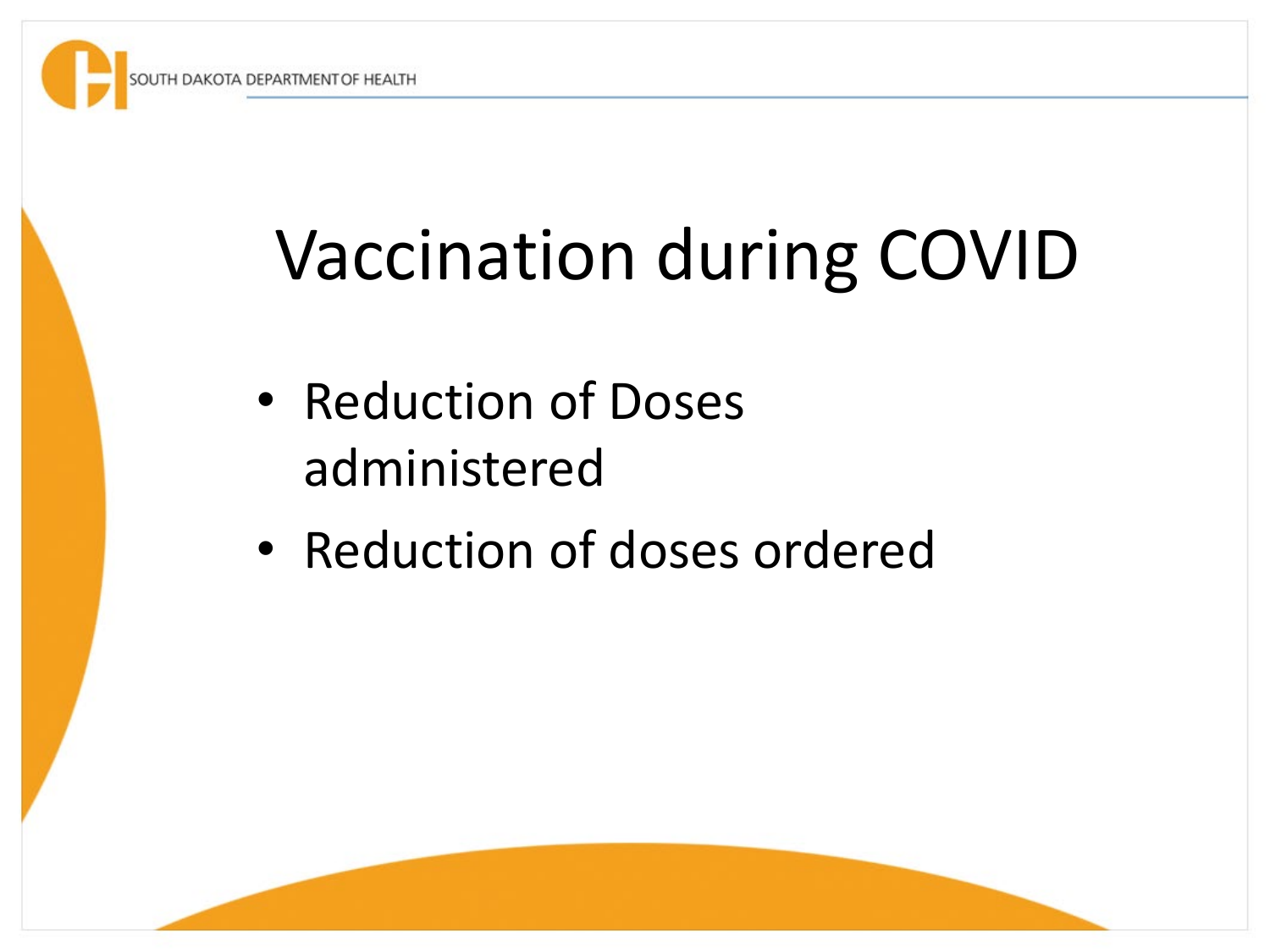### School Requirements

• School vaccination requirements will be the same as in previous years. No changes

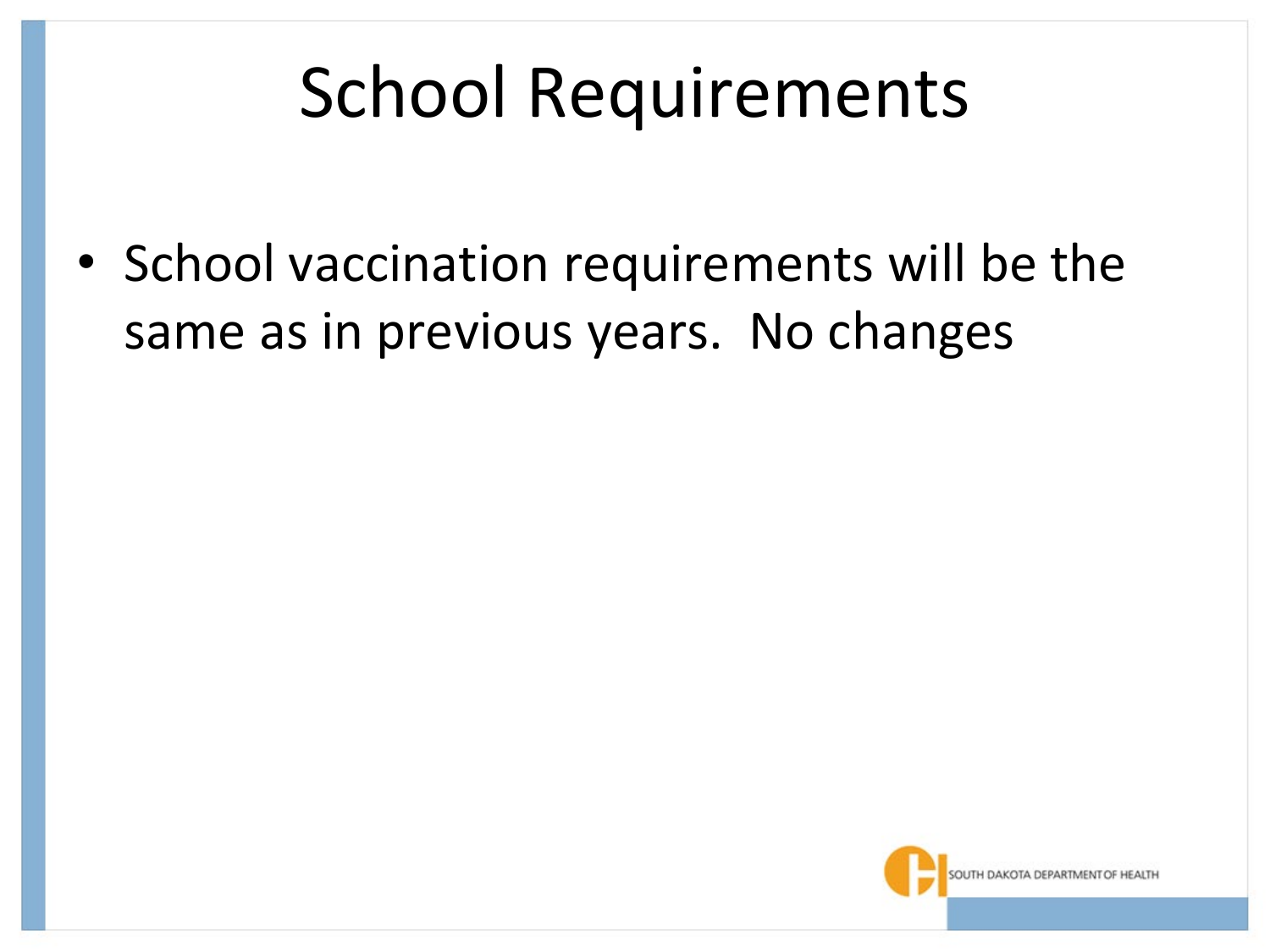# Monthly Reduction in Doses Administered

| Age Group    | $\leq 1$ |                  |           | $3 - 5$ | 16     | $7 - 10$             | $11 - 12$ | $13 - 18$                                              | $19 - 24$ | $25 - 44$                            | 45-64          | >64      | Total             |
|--------------|----------|------------------|-----------|---------|--------|----------------------|-----------|--------------------------------------------------------|-----------|--------------------------------------|----------------|----------|-------------------|
| April        |          | 14.23% 29.77%    | 61.04%    | 68.88%  | 70.48% | 58.62%               | 64.80%    | 69.49%                                                 | 52.68%    | 39.81%                               | 50.49%         |          | 72.53% 41.73%     |
| <b>May</b>   |          | 16.90% 19.41%    | 40.94%    | 49.18%  | 73.55% | 59.95%               | 22.63%    | 53.48%                                                 | 48.13%    | 37.50%                               | 27.25%         |          | 61.77% 32.95%     |
| June         | 7.20%    | $-0.68%$         | 27.40%    | 7.40%   | 31.40% | 40.27%               | 11.62%    | 39.02%                                                 | 21.38%    |                                      | 16.23% -12.58% | $-1.67%$ | 8.86%             |
| July         |          | 12.40% 15.54%    | 11.34%    | 14.68%  | 24.02% | 37.41%               | 16.37%    | 28.89%                                                 | 25.42%    | 19.55%                               | 1.69%          | 26.59%   | 17.33%            |
|              |          | 10.27% 10.59%    | 19.69%    | 15.07%  | 24.03% | 20.75%               | 17.03%    | 32.15%                                                 | 28.65%    | 5.84%                                | $-1.79%$       |          | 14.80% 15.32%     |
| August       |          |                  |           |         |        |                      |           |                                                        |           |                                      |                |          |                   |
| September    |          | $7.26\% -6.12\%$ | $-23.84%$ |         |        |                      |           | $-24.46\%$ $-60.57\%$ $-81.99\%$ $-27.87\%$ $-37.28\%$ |           | $-16.55\% - 58.51\%$                 | $-76.93%$      |          | $-43.83\%$ ###### |
| April - Sept | 8.62%    | 9.56%            | 14.28%    | 13.97%  |        | $-7.77\%$ $-20.09\%$ |           |                                                        |           | 10.53% 24.80% 15.65% -12.86% -26.20% |                | $-3.98%$ | 3.34%             |

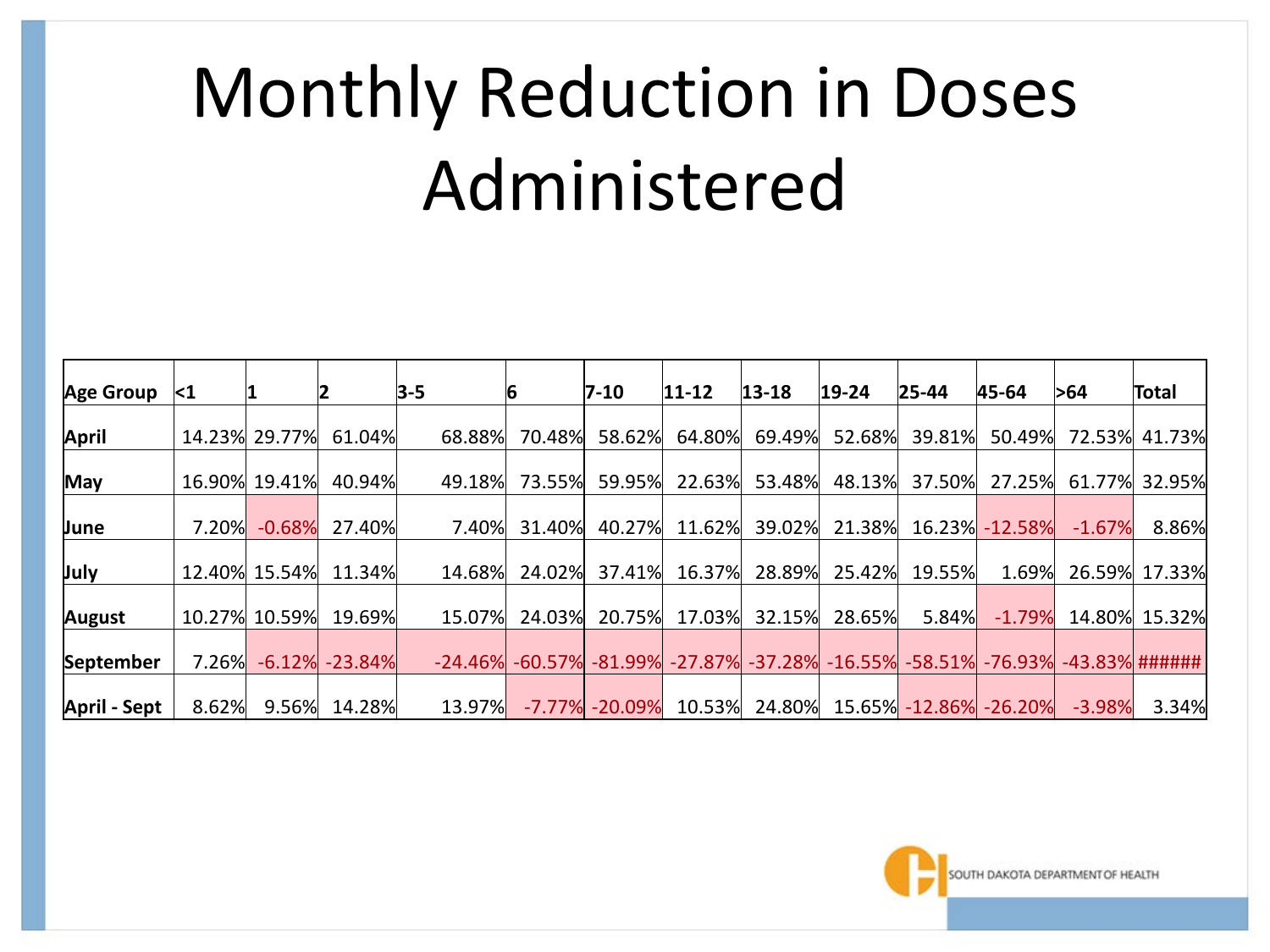#### Reduction in VFC Vaccine orders

| April  | <b>May</b> | June   | July     | Aug    | Sept   | <b>April - Sept</b> |
|--------|------------|--------|----------|--------|--------|---------------------|
| 32.55% | 25.30%     | 15.76% | $-3.22%$ | 20.84% | 18.51% | 17.86%              |

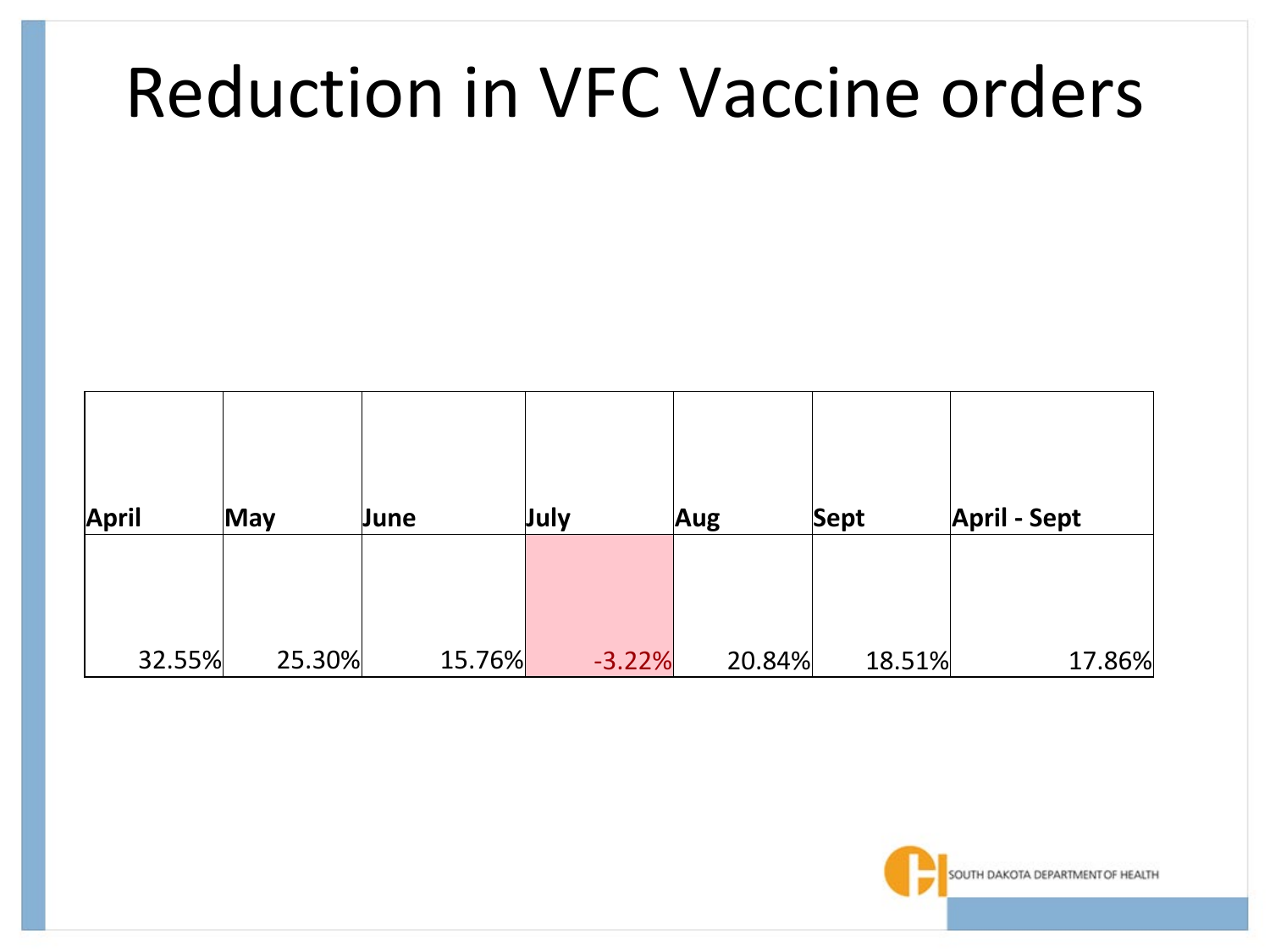### Messaging to families

- Please contact families if possible
	- Send home at orientation
	- School reach
	- Other methods